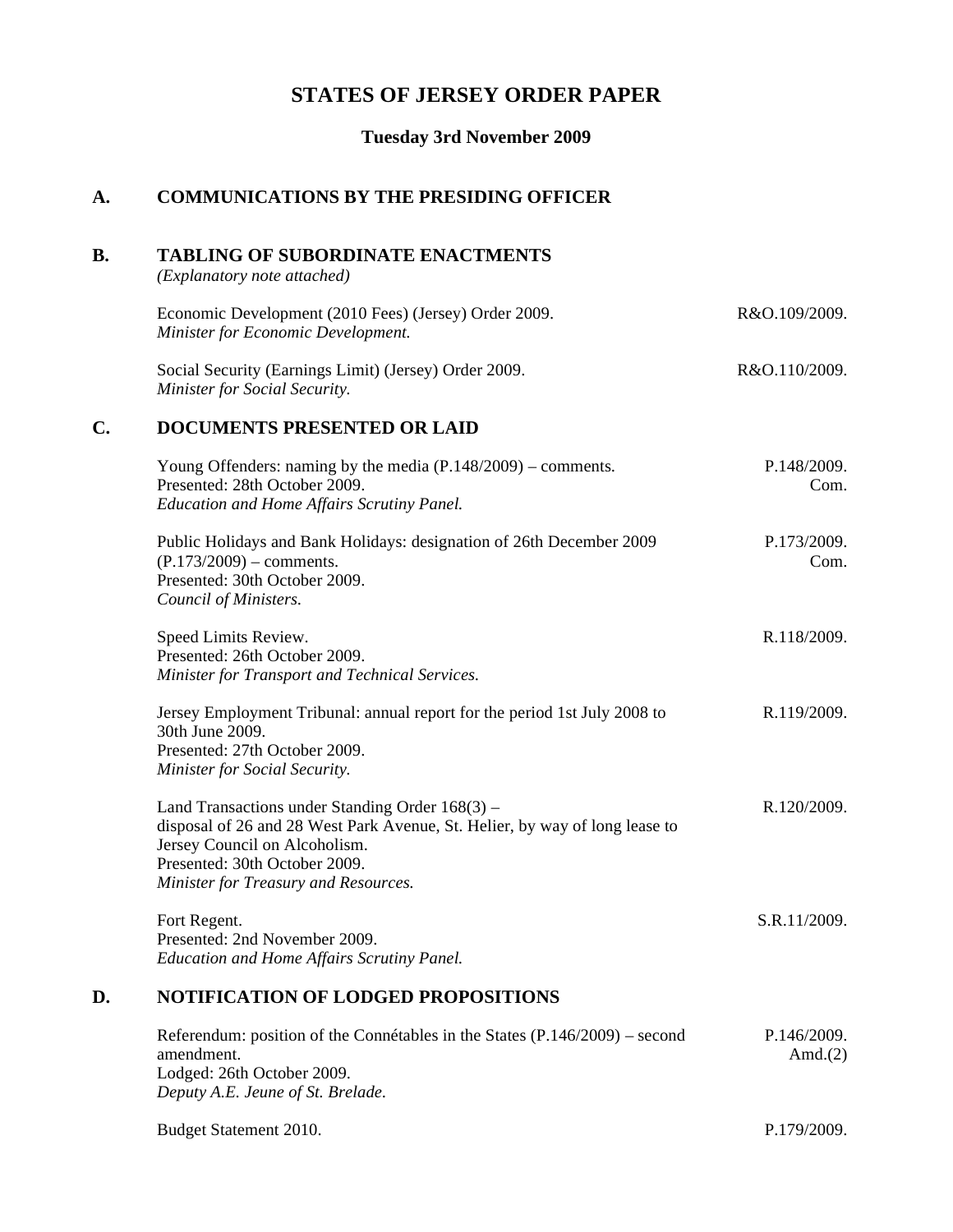Lodged: 27th October 2009. *Minister for Treasury and Resources.*

| Draft Finance (2010 Budget) (Jersey) Law 200-.<br>Lodged: 27th October 2009.<br>Minister for Treasury and Resources.                                     | P.180/2009. |
|----------------------------------------------------------------------------------------------------------------------------------------------------------|-------------|
| Draft Income Tax (Amendment No. 34) (Jersey) Law 200-.<br>Lodged: 27th October 2009.<br>Minister for Treasury and Resources.                             | P.181/2009. |
| Draft Goods and Services Tax (Amendment No. 2) (Jersey) Law 200.<br>Lodged: 27th October 2009.<br>Minister for Treasury and Resources.                   | P.182/2009. |
| Draft Goods and Services Tax (Amendment) (Jersey) Regulations 200-.<br>Lodged: 27th October 2009.<br>Minister for Treasury and Resources.                | P.183/2009. |
| Draft Health Insurance (Medical Benefit) (Amendment No. 2) (Jersey)<br>Regulations 200-.<br>Lodged: 27th October 2009.<br>Minister for Social Security.  | P.184/2009. |
| 'User Pays' Charges: pathology.<br>Lodged: 27th October 2009.<br>Minister for Health and Social Services.                                                | P.185/2009. |
| Blackberries: costs for Ministers and Assistant Ministers and use in the<br>Assembly.<br>Lodged: 29th October 2009.<br>Deputy T.M. Pitman of St. Helier. | P.186/2009. |

### **E. WITHDRAWAL OF LODGED PROPOSITIONS**

## **F. APPOINTMENT OF MINISTERS, COMMITTEES AND PANELS**

#### **G. MATTERS OF PRIVILEGE**

### **H. PETITIONS**

## **I. QUESTIONS**

# (a) – **Written Questions**

*(attached)*

- 1. The Chief Minister will table an answer to a question asked by Deputy S. Pitman of St. Helier regarding the qualifications and experience of his Ministers.
- 2. H.M. Attorney General will table an answer to a question asked by the Deputy of St. John regarding the cost of press liaison services during a recent drugs case.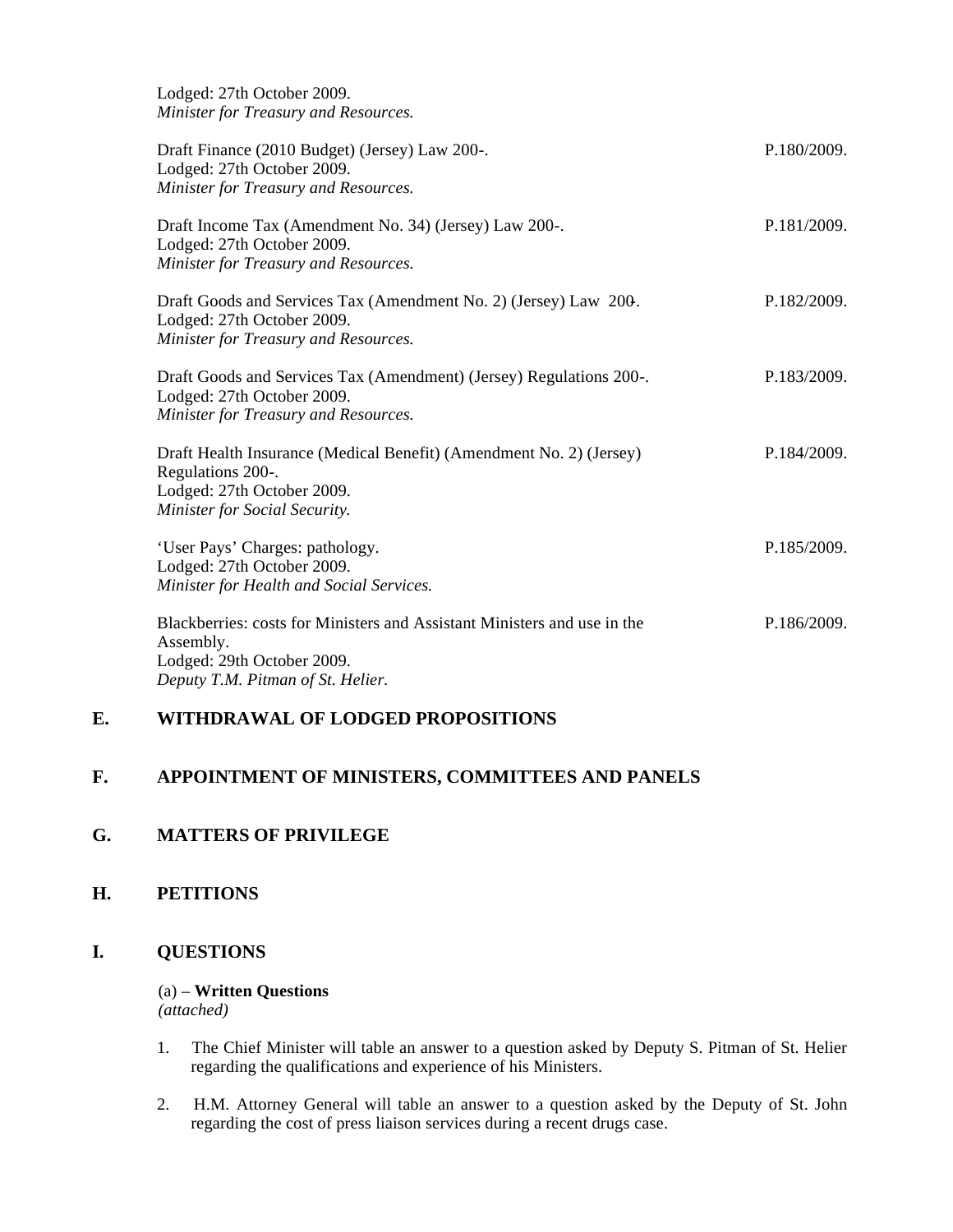- 3. H.M. Attorney General will table an answer to a question asked by Deputy J.A. Martin of St. Helier regarding the policing powers of the Connétables.
- 4. The Minister for Treasury and Resources will table an answer to a question asked by the Connétable of St. Mary regarding contractors in schools.
- 5. The Minister for Education, Sport and Culture will table an answer to a question asked by Deputy R.G. Le Hérissier of St. Saviour regarding Literacy and Numeracy levels in primary schools.
- 6. The Chairman of the Privileges and Procedures Committee will table an answer to a question asked by Deputy R.G. Le Hérissier of St. Saviour regarding appointments to States bodies.
- 7. The Minister for Transport and Technical Services will table an answer to a question asked by the Deputy of St. Mary regarding the management of the Incinerator project.
- 8. The Minister for Transport and Technical Services will table an answer to a question asked by the Deputy of St. Mary regarding accidents along La Rue des Buttes, St. Mary.
- 9. The Minister for Transport and Technical Services will table an answer to a question asked by the Deputy of St. Mary regarding the contract with Connex.
- 10. The Minister for Economic Development will table an answer to a question asked by the Deputy of St. John regarding contamination of the Airport Fire Training ground.
- 11. The Chief Minister will table an answer to a question asked by Deputy G.P. Southern of St. Helier regarding Zero Ten proposals.
- 12. The Minister for Housing will table an answer to a question asked by Deputy G.P. Southern of St. Helier regarding affordable housing.
- 13. The Minister for Housing will table an answer to a question asked by Deputy G.P. Southern of St. Helier regarding the Whitehead report.
- 14. The Minister for Treasury and Resources will table an answer to a question asked by Deputy G.P. Southern of St. Helier regarding the Fiscal Strategy Review Steering Group.
- 15. The Minister for Treasury and Resources will table an answer to a question asked by Deputy G.P. Southern of St. Helier regarding the structural deficit.
- 16. H.M. Attorney General will table an answer to a question asked by the Deputy of St. Mary regarding the States exposure to injury claims.

#### **(b) – Oral Questions**

(120 minutes)

1. The Deputy of St. John will ask the following question of the Minister for Economic Development –

 "Given that in the 1990's (AFFF) Aqueous Film Forming Foam contaminated the water courses in the area below the Airport apron, would the Minister advise what the cost to date of the clean up and supply of portable water supplies to the homes in that area has been and what health effects, if any, there are from ingesting water containing traces of AFFF and PFOS (Per Fluoro Octyl Sulphonate)?"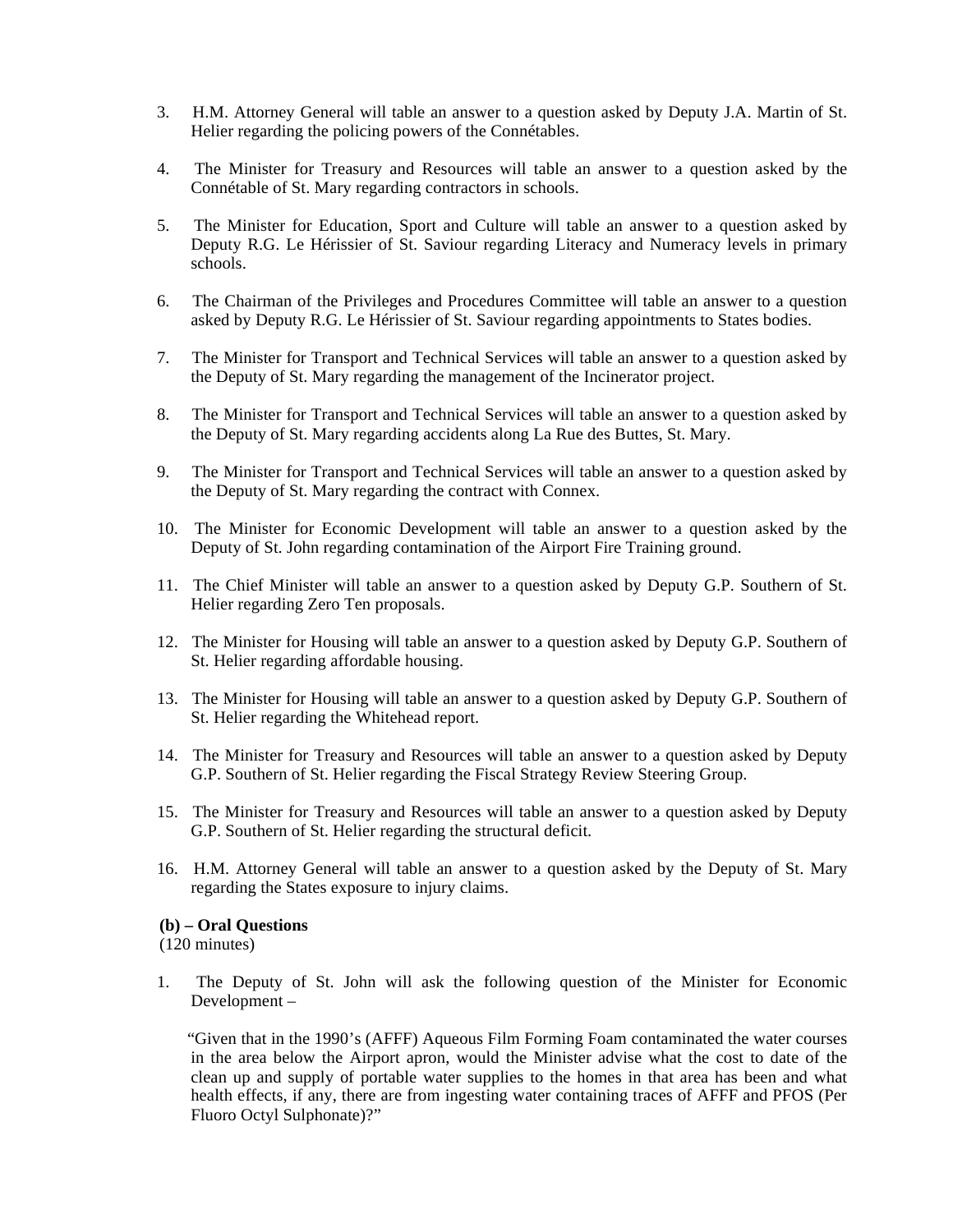2. Senator B.E. Shenton will ask the following question of the Minister for Treasury and Resources–

 "Can the Minister estimate the total cost (including insurance, staff, premises, security and so on) of continuing to pay approximately 140 staff in cash each week and will he be taking steps to phase out this practice?"

3. Deputy R.G. Le Hérissier of St. Saviour will ask the following question of the Minister for Economic Development –

 "What targets, if any, have been set by the Minister for the time taken to process applications by small businesses for financial assistance; is he satisfied with the speed of the process and, if not, what change, if any, is he proposing?"

4. The Deputy of St. Mary will ask the following question of the Minister for Transport and Technical Services –

 "Given that 5 vehicles have gone over the yellow line at the Bethlehem Chapel junction (B26 La Rue de la Rosière/La Rue des Buttes) and crashed into the wall opposite in the last 10 years or so, can the Minister provide details of any work undertaken by the Transport and Technical Services Department to determine the cause of these accidents?"

5. The Deputy of St. Martin will ask the following question of the Chief Minister –

 "Given that in comments on P.131/2009 regarding the appointment of a body to investigate the suspension of a Consultant Gynaecologist, the Chief Minister stated that he had asked for an independent review to be carried out by external competent person with relevant experience with health management, will he inform Members who is undertaking the investigation, how much it will cost and when the investigation will be completed?"

6. Deputy M. Tadier of St. Brelade will ask the following question of the Minister for Transport and Technical Services –

 "Will the Minister explain what steps, if any, the Department of Transport and Technical Services takes to ensure against certain taxi companies abusing their positions by 'hoarding' plates and is he aware of a growing feeling of discontent amongst taxi drivers in relation to this practice?"

7. The Connétable of St. Mary will ask the following question of the Minister for Education, Sport and Culture –

 "Would the Minister confirm whether Department policy states that swimming lessons are recommended for Key Stage 1 and should be compulsory for Key Stage 2 pupils and can he advise whether all primary schools are able to meet these policy requirements and if not, identify the reasons why?"

8. Deputy G.P. Southern of St. Helier will ask the following question of the Chief Minister –

 "What action, if any, will the Chief Minister be taking to address the findings of PricewaterhouseCoopers in appendix E of the Foot Report which estimates that a total of £2 billion is lost by UK tax authorites in Company Tax through the activities of Offshore Finance Centres?"

9. Deputy T.M. Pitman of St. Helier will ask the following question of the Chairman of the Comité des Connétables –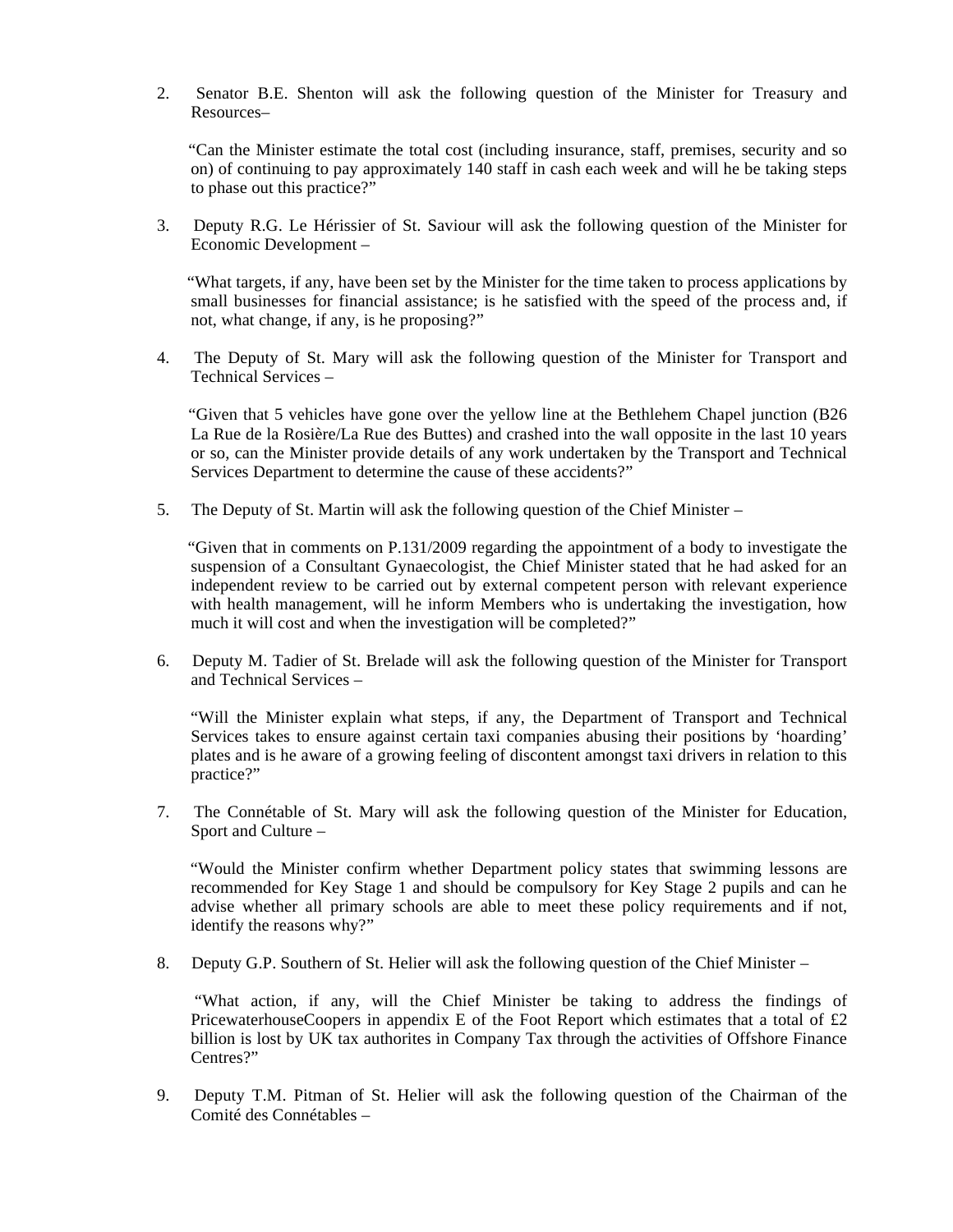"Would the Chairman clarify whether certain Parishes have employed private debt collectors to pursue late rates payments?"

10. Deputy K.C. Lewis of St. Saviour will ask the following question of the Minister for Education, Sport and Culture –

 "Would the Minister update members regarding his efforts to negotiate a better deal for university students in respect of fees and grants?"

11. Senator J.L. Perchard will ask the following question of the Chief Minister–

 "Will the Chief Minister advise the Assembly if the Managing Director of the Waterfront Enterprise Board received a bonus in 2008 and, if so, how much and why ?

12. Deputy J.A. Martin of St. Helier will ask the following question of the Chairman of the Comité des Connétables –

 "Given that on 6th October 2009, the Chairman advised the Assembly that several of the Connétables to his knowledge still held warrant cards, could he state who they are, why they hold them and which of these Connétables, if any, served time in the Honorary Police in another capacity?"

13. The Deputy of St. John will ask the following question of the Minister for Economic Development –

 "Could the Minister indicate whether any commercial Jersey Registered Fishing Vessels are being manned by non residentially qualified foreign nationals and, if so, advise whether members of the crews involved hold certificates in Personal Sea Survival, First Aid, Fire Prevention and Fire Fighting and a Radio Licence issued by the UK (Radio Communications Agency) plus a qualification under the Regulation of Undertakings for living and working on Island?"

14. The Deputy of St. Martin will ask the following question of the Chief Minister –

 "Given that in his comments on P.118/2009 relating to the review of the role of the unelected members of the States, the Chief Minister stated that a proposition with the names of the Chairman and Panel Members would be lodged on 20th October and debated on 3rd November 2009, will the Chief Minister outline the reasons for the continuing delay?"

15. Deputy K.C. Lewis of St. Saviour will ask the following question of the Minister for Health and Social Services –

"Further to news that Guernsey's Health Department has spent  $\text{\pounds}4,000$  so far this year sending users of so called 'legal highs' to the UK for treatment, most of whom are under the age of eighteen, will the Minister inform members how much, if any, is spent in Jersey on the treatment of such users?"

16. Deputy G.P. Southern of St. Helier will ask the following question of the Chief Minister –

 "What actions, if any, does the Chief Minister have under consideration to co-ordinate efforts to ensure early delivery of the Millenium Town Park?"

17. The Deputy of St. Mary will ask the following question of the Minister for Transport and Technical Services –

"Will the Minister advise the Assembly what research, if any, has been carried out to establish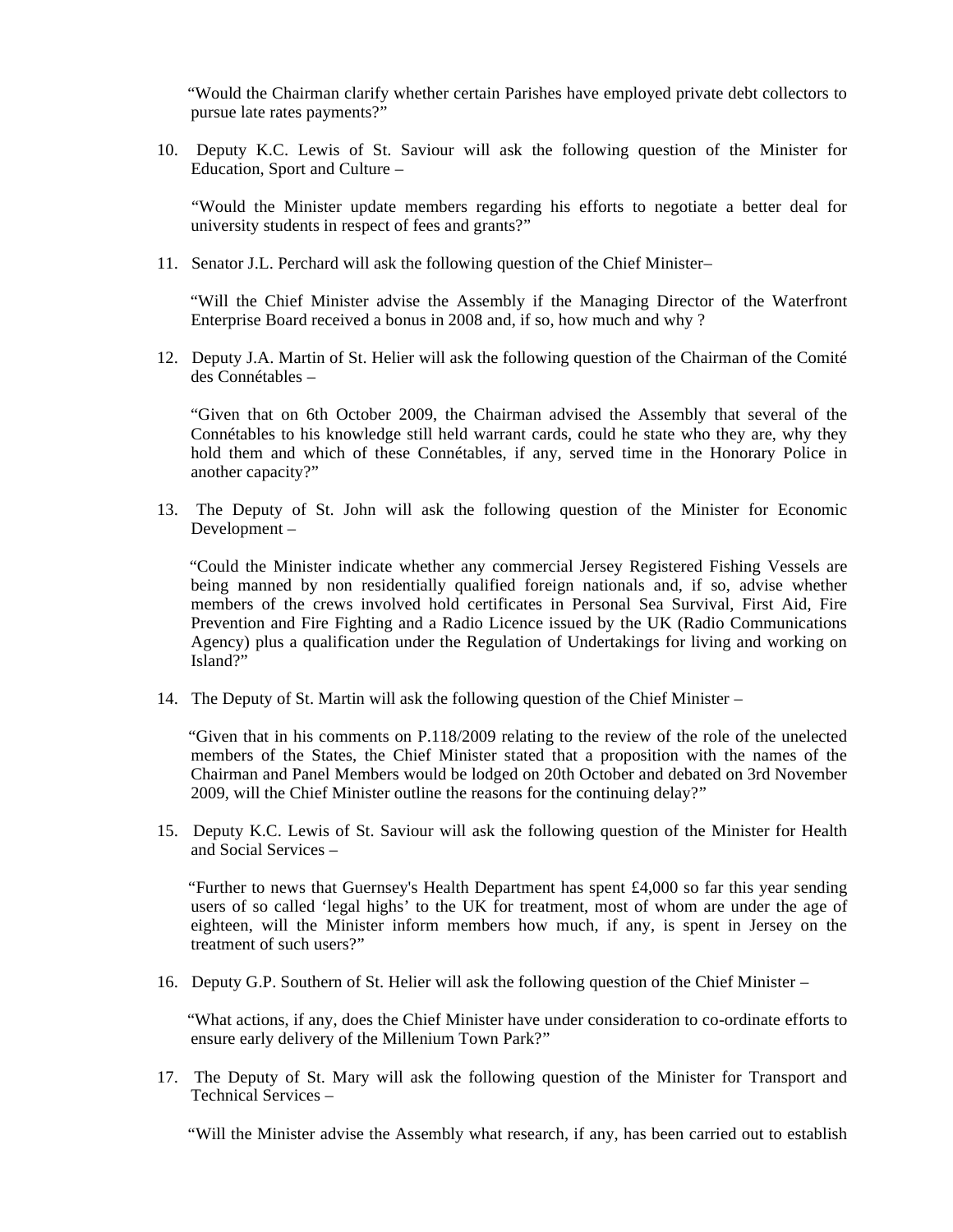feedback from customers about the buses used by Connex, and outline how the results will be used to inform decisions about which buses to purchase in the future?"

18. Deputy M. Tadier of St. Brelade will ask the following question of the President of the Chairmen's Committee –

 "Will the Chairman consider an interim ban on all media filming, accredited or otherwise, (including photography) of Scrutiny meetings pending proper guidelines being established, and if not, will he instead put an end to the policy which requires members of the citizens' media to give notice of intention to film, but not the established media?"

#### **(c) – Questions to Ministers without notice (30 minutes) –**

1st question period – Minister for Transport and Technical Services

2nd question period – Minister for Treasury and Resources

#### **J. PERSONAL STATEMENTS**

#### **K. STATEMENTS ON A MATTER OF OFFICIAL RESPONSIBILITY**

#### **L. PUBLIC BUSINESS**

| Property and Infrastructure Regeneration: the States of Jersey Development<br>Company Limited.<br>Lodged: 2nd June 2009.<br>Council of Ministers.                                    | P.79/2009.                |
|--------------------------------------------------------------------------------------------------------------------------------------------------------------------------------------|---------------------------|
| Property and Infrastructure Regeneration: the States of Jersey Development<br>Company Limited (P.79/2009) – amendment.<br>Lodged: 8th June 2009.<br>Connétable of St. Helier.        | P.79/2009.<br>Amd.        |
| Property and Infrastructure Regeneration: the States of Jersey Development<br>Company Limited (P.79/2009) – second amendment.<br>Lodged: 20th October 2009.<br>Council of Ministers. | P.79/2009.<br>Amd. $(2)$  |
| Draft Shops (Regulation of Opening and Deliveries) (Jersey) Law 200.<br>Lodged: 1st July 2009.<br>Minister for Economic Development.                                                 | P.111/2009.               |
| Draft Shops (Regulation of Opening and Deliveries) (Jersey) Law 200-<br>$(P.111/2009)$ : second amendment.<br>Lodged: 16th October 2009.<br>Deputy I.J. Gorst of St. Clement.        | P.111/2009.<br>Amd. $(2)$ |
| Draft Shops (Regulation of Opening and Deliveries) (Jersey) Law 200-<br>$(P.111/2009)$ : third amendment.<br>Lodged: 16th October 2009.<br>Deputy A.K.F. Green of St. Helier.        | P.111/2009.<br>Amd. $(3)$ |
| Committee of Inquiry into the management of the Health and Social Services                                                                                                           | P.145/2009.               |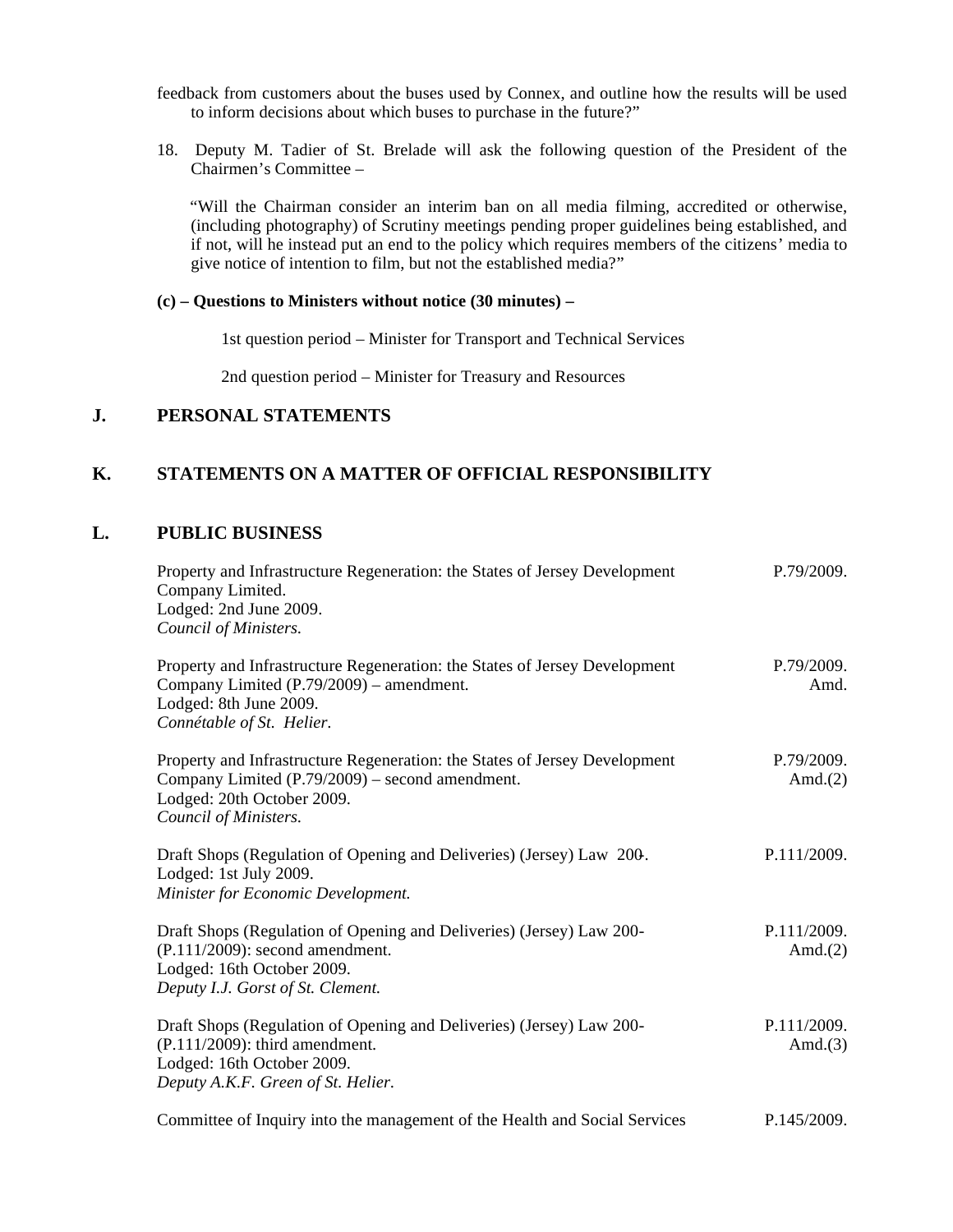| Department.<br>Lodged: 9th September 2009.<br>Health, Social Security and Housing Scrutiny Panel.                                                                                                     | (re-issued)               |
|-------------------------------------------------------------------------------------------------------------------------------------------------------------------------------------------------------|---------------------------|
| Referendum: position of the Connétables in the States.<br>Lodged: 10th September 2009.<br>Deputy M. Tadier of St. Brelade.                                                                            | P.146/2009.               |
| Referendum: position of the Connétables in the States $(P.146/2009)$ –<br>amendment.<br>Lodged: 23rd September 2009.<br>Deputy of St. Martin.                                                         | P.146/2009.<br>Amd.       |
| Referendum: position of the Connétables in the States (P.146/2009) – second<br>amendment.<br>Lodged: 26th October 2009.<br>Deputy A.E. Jeune of St. Brelade.                                          | P.146/2009.<br>Amd. $(2)$ |
| Draft Banking Business (Depositors Compensation) (Jersey) Regulations 200-<br>second reading.<br>Lodged: 2nd June 2009.<br>Minister for Economic Development.<br>(principles approved 15th July 2009) | P.86/2009.                |
| Draft Banking Business (Depositors Compensation) (Jersey) Regulations 200-<br>(P.86/2009): amendment.<br>Lodged: 6th October 2009.<br>Minister for Economic Development.                              | P.86/2009.<br>Amd.        |
| Draft Banking Business (Depositors Compensation) (Jersey) Regulations 200-<br>$(P.86/2009)$ : second amendment.<br>Lodged: 6th October 2009.<br>Economic Affairs Scrutiny Panel.                      | P.86/2009.<br>Amd. $(2)$  |
| Draft Banking Business (Depositors Compensation) (Jersey) Regulations 200-<br>$(P.86/2009)$ : third amendment.<br>Lodged: 20th October 2009.<br>Economic Affairs Scrutiny Panel.                      | P.86/2009.<br>Amd. $(3)$  |
| Draft Banking (Depositors Compensation) (Jersey) Regulations 200.<br>Lodged: 2nd June 2009.<br>Minister for Economic Development.                                                                     | P.87/2009.                |
| Draft Income Tax (Amendment No. 32) (Jersey) Law 200.<br>Lodged: 2nd June 2009.<br>Minister for Treasury and Resources.                                                                               | P.81/2009.                |
| Strategic Reserve Fund: use for Bank Depositors' Compensation Scheme.<br>Lodged: 2nd June 2009.<br>Minister for Treasury and Resources.                                                               | P.84/2009.                |
| Draft Public Finances (Depositors Compensation) (Jersey) Regulations 200-.<br>Lodged: 2nd June 2009.<br>Minister for Treasury and Resources.                                                          | P.85/2009.                |
| Manual Workers' Joint Council: membership.                                                                                                                                                            | P.172/2009.               |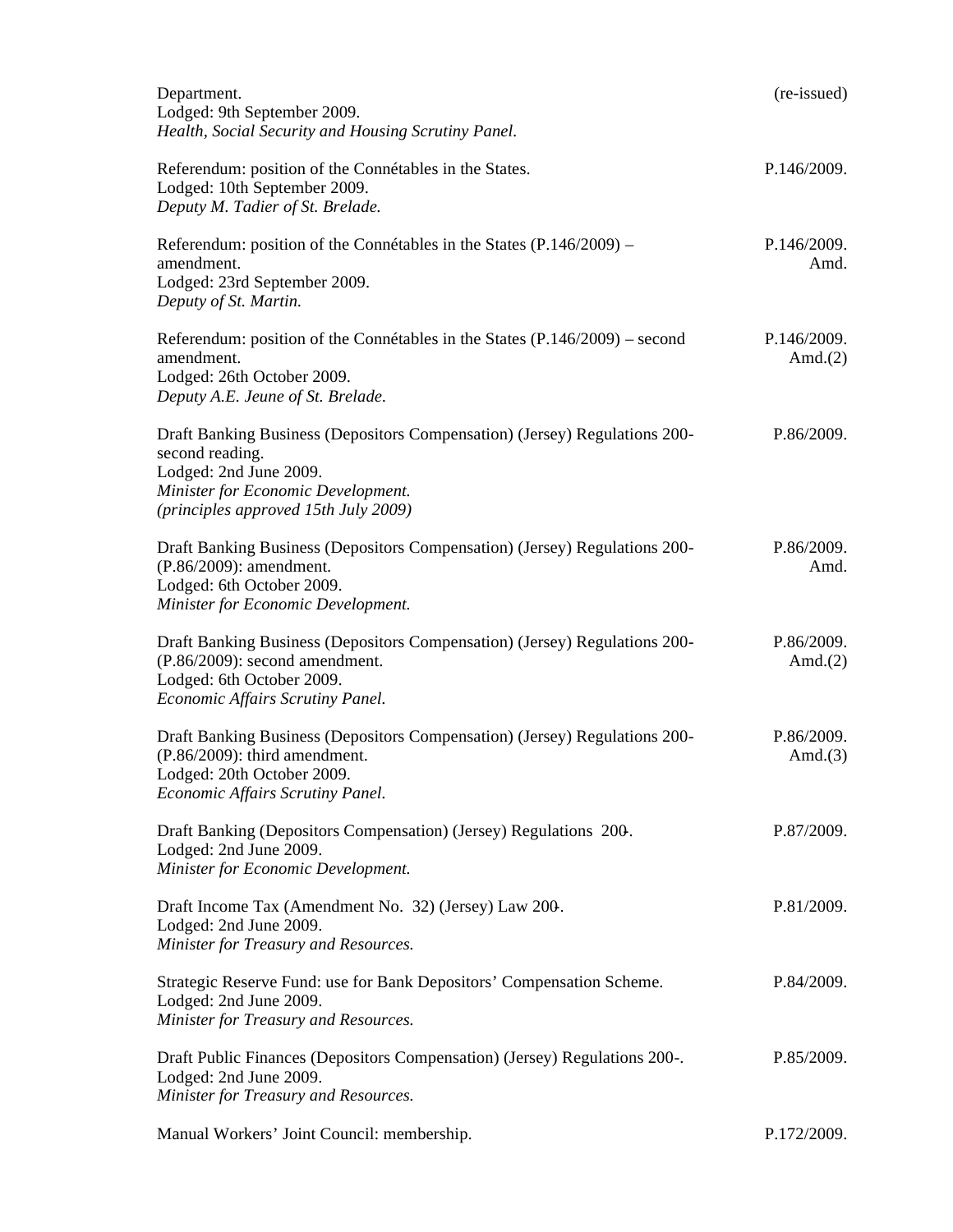Presented: 12th October 2009. *Chief Minister.*

| Public Holidays and Bank Holidays: designation of 26th December 2009. | P.173/2009. |
|-----------------------------------------------------------------------|-------------|
| Lodged: 15th October 2009.                                            |             |
| Deputy S. Pitman of St. Helier.                                       |             |
|                                                                       |             |

Public Holidays and Bank Holidays: designation of 26th December 2009  $(P.173/2009)$  – comments. Presented: 30th October 2009. *Council of Ministers.* P.173/2009. Com.

# **M. ARRANGEMENT OF PUBLIC BUSINESS**

#### **17th November 2009**

| Committee of Inquiry: confidential files held by States of Jersey Police on<br>States Members and others.<br>Lodged: 23rd June 2009.<br>Deputy M.R. Higgins of St. Helier.                                   | P.104/2009.         |
|--------------------------------------------------------------------------------------------------------------------------------------------------------------------------------------------------------------|---------------------|
| Committee of Inquiry: confidential files held by States of Jersey Police on<br>States Members and others $(P.104/2009)$ – comments.<br>Presented: 16th October 2009.<br>Minister for Treasury and Resources. | P.104/2009.<br>Com. |
| Committee of Inquiry: confidential files held by States of Jersey Police on<br>States Members and others $(P.104/2009)$ – amendment.<br>Lodged: 20th October 2009.<br>Deputy J.B. Fox of St. Helier.         | P.104/2009.<br>Amd. |
| Draft Gambling Commission (Jersey) Law 200-.<br>Lodged: 8th September 2009.<br>Minister for Economic Development.                                                                                            | P.139/2009.         |
| Draft Gambling Commission (Jersey) Law 200- (P.139/2009): amendment.<br>Lodged: 6th October 2009.<br>Deputy of St. Martin.                                                                                   | P.139/2009.<br>Amd. |
| Draft Gambling (Gaming and Lotteries) (Amendment No. 15) (Jersey)<br>Regulations 200-.<br>Lodged: 8th September 2009.<br>Minister for Economic Development.                                                  | P.140/2009.         |
| Draft Gambling (Gaming and Lotteries) (Amendment No. 15) (Jersey)<br>Regulations 200- (P.140/2009): amendment.<br>Lodged: 6th October 2009.<br>Deputy of St. Martin.                                         | P.140/2009.<br>Amd. |
| Draft Gambling (2010 Fees) (Jersey) Regulations 200-.<br>Lodged: 8th September 2009.<br>Minister for Economic Development.                                                                                   | P.141/2009.         |
| Draft Gambling (2010 Fees) (Jersey) Regulations 200- (P.141/2009):<br>amendment.<br>Lodged: 6th October 2009.                                                                                                | P.141/2009.<br>Amd. |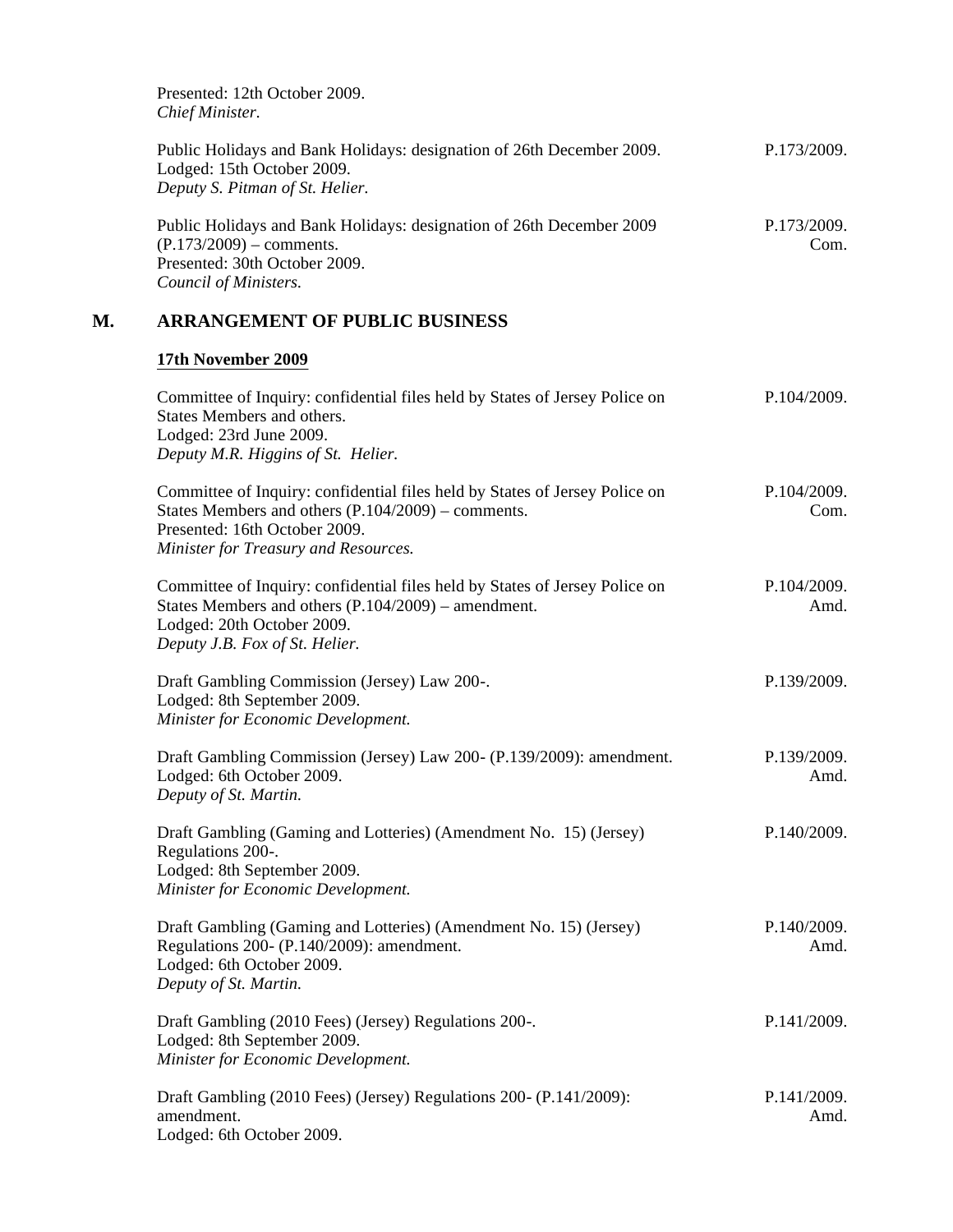| Deputy of St. Martin.                                                                                                                                                                                  |                            |
|--------------------------------------------------------------------------------------------------------------------------------------------------------------------------------------------------------|----------------------------|
| Draft Data Protection (Amendment No. 2) (Jersey) Law 200.<br>Lodged: 16th September 2009.<br>Minister for Treasury and Resources.                                                                      | P.147/2009.                |
| Young Offenders: naming by the media.<br>Lodged: 17th September 2009.<br>Deputy T.M. Pitman of St. Helier.                                                                                             | P.148/2009.                |
| Young Offenders: naming by the media $(P.148/2009)$ – comments.<br>Presented: 28th October 2009.<br>Education and Home Affairs Scrutiny Panel.                                                         | P.148/2009.<br>Com.        |
| Young Offenders: naming by the media $(P.148/2009)$ – amendment.<br>Lodged: 14th October 2009.<br>Senator B.E. Shenton.                                                                                | P.148/2009.<br>Amd.        |
| Draft Currency Notes (Variation of Maximum Amount of Issue) (Jersey)<br>Regulations 200-.<br>Lodged: 22nd September 2009.<br>Minister for Treasury and Resources.                                      | P.152/2009                 |
| Social Security Fund: research into alternative funding mechanisms.<br>Lodged; 23rd September 2009.<br>Deputy G.P. Southern of St. Helier.                                                             | P.153/2009.<br>(re-issued) |
| Channel Islands Lottery: allocation of profits for 2009–2010.<br>Lodged: 24th September 2009.<br>Minister for Economic Development.                                                                    | P.155/2009.                |
| Ratification of the Agreement for the Exchange of Information with Respect to<br>Taxes between the States of Jersey and the Government of Australia.<br>Lodged: 1st October 2009.<br>Chief Minister.   | P.160/2009.                |
| Ratification of the Agreement for the Exchange of Information with Respect to<br>Taxes between the States of Jersey and the Government of New Zealand.<br>Lodged: 1st October 2009.<br>Chief Minister. | P.161/2009.                |
| Draft Taxation (Exchange of Information with Third Countries) (Amendment<br>No. 4) (Jersey) Regulations 200-.<br>Lodged: 1st October 2009.<br>Chief Minister.                                          | P.162/2009.                |
| Draft Digital Switchover (Disclosure of Information) (Jersey) Law 200-.<br>Lodged: 5th October 2009.<br>Minister for Economic Development.                                                             | P.165/2009.                |
| Draft Proceeds of Crime (Amendment of Schedule 2) (No. 2) (Jersey)<br>Regulations 200-.<br>Lodged: 6th October 2009.<br>Minister for Economic Development.                                             | P.166/2009.                |
| Draft Proceeds of Crime (Supervisory Bodies) (Amendment of Law) (No. 2)                                                                                                                                | P.167/2009.                |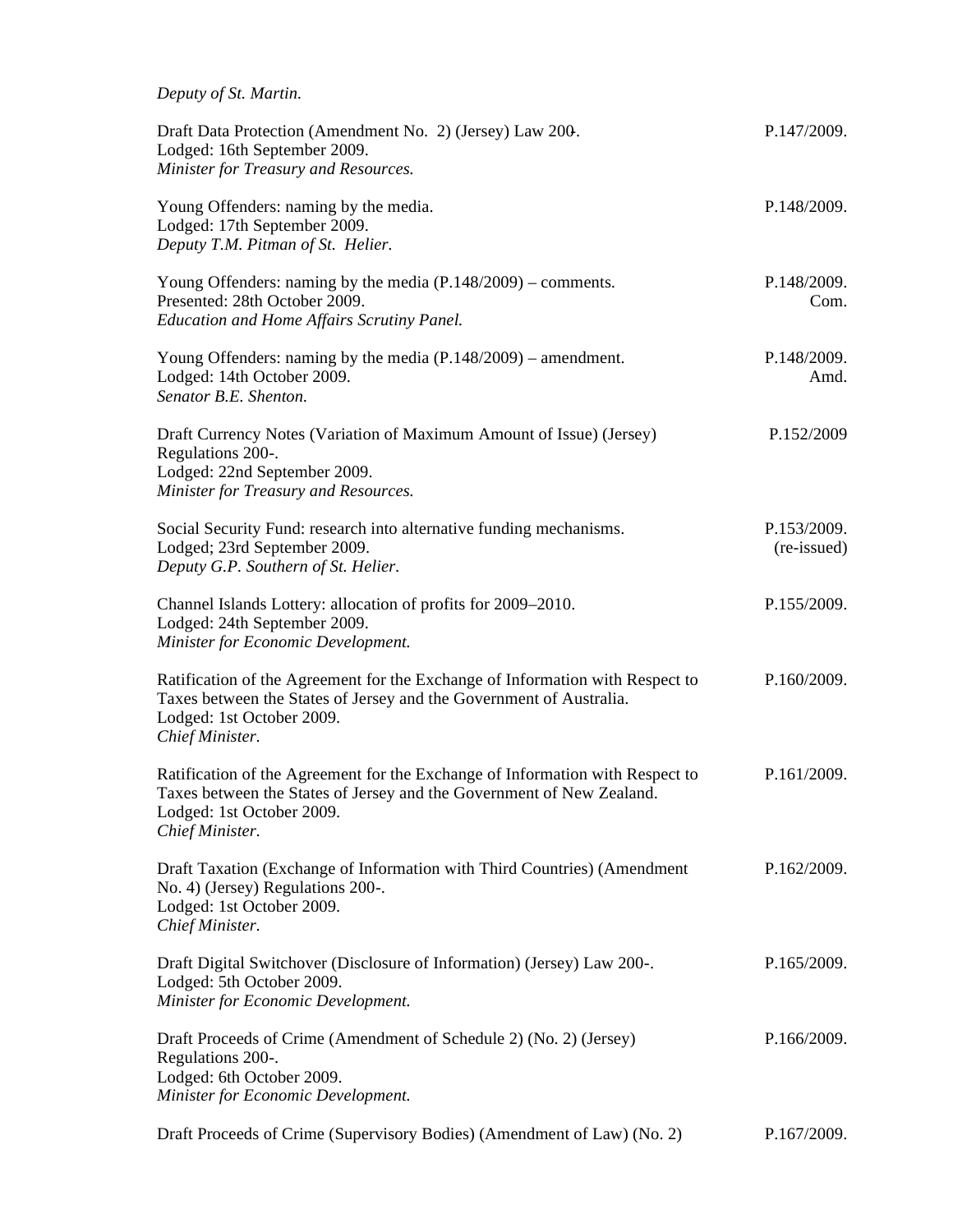(Jersey) Regulations 200-. Lodged: 6th October 2009. *Minister for Economic Development.*

| Draft Foundations (Winding up) (Jersey) Regulations 200-.<br>Lodged: 6th October 2009.<br>Minister for Economic Development.                     | P.169/2009.                |
|--------------------------------------------------------------------------------------------------------------------------------------------------|----------------------------|
| Draft Foundations (Mergers) (Jersey) Regulations 200-.<br>Lodged: 6th October 2009.<br>Minister for Economic Development.                        | P.170/2009.                |
| Provision of States Members' lunches at certain meetings and car parking.<br>Lodged: 7th October 2009.<br>Senator S.C. Ferguson.                 | P.171/2009.                |
| Employment of States of Jersey Employees Law - proposed changes.<br>Lodged: 16th October 2009.<br>Deputy of St. Martin.                          | P.175/2009.                |
| 1st December 2009                                                                                                                                |                            |
| Pension Schemes: dealing with the past service liability.<br>Lodged: 1st July 2009.<br>Senator B.E. Shenton.                                     | P.110/2009.                |
| Plémont Holiday Village: acquisition by the Public.<br>Lodged: 9th September 2009.<br>Connétable of St. Ouen.                                    | P.144/2009.                |
| Carbon Intensity of Imported Electricity: review.<br>Lodged: 30th September 2009.<br>Deputy P.V.F. Le Claire of St. Helier.                      | P.156/2009.                |
| Natural Gas Pipeline: strategic study.<br>Lodged: 30th September 2009.<br>Deputy P.V.F. Le Claire of St. Helier.                                 | P.157/2009.                |
| Planning and Building Bye-laws: provision of disabled toilets/changing rooms.<br>Lodged: 6th October 2009.<br>Deputy A.K.F. Green of St. Helier. | P.168/2009.<br>(re-issued) |
| H1N1 Influenza Pandemic Funding: expenditure approval.<br>Lodged: 15th October 2009.<br>Minister for Treasury and Resources.                     | P.174/2009.                |
| 'User Pays' Charges: States of Jersey Police.<br>Lodged: 19th October 2009.<br>Minister for Home Affairs.                                        | P.176/2009.                |
| Draft Companies (Amendment No. 4) (Jersey) Regulations 200-.<br>Lodged: 20th October 2009.<br>Minister for Economic Development.                 | P.177/2009                 |
| Draft Tariff of Harbour Dues.<br>Lodged: 20th October 2009.                                                                                      | P.178/2009.                |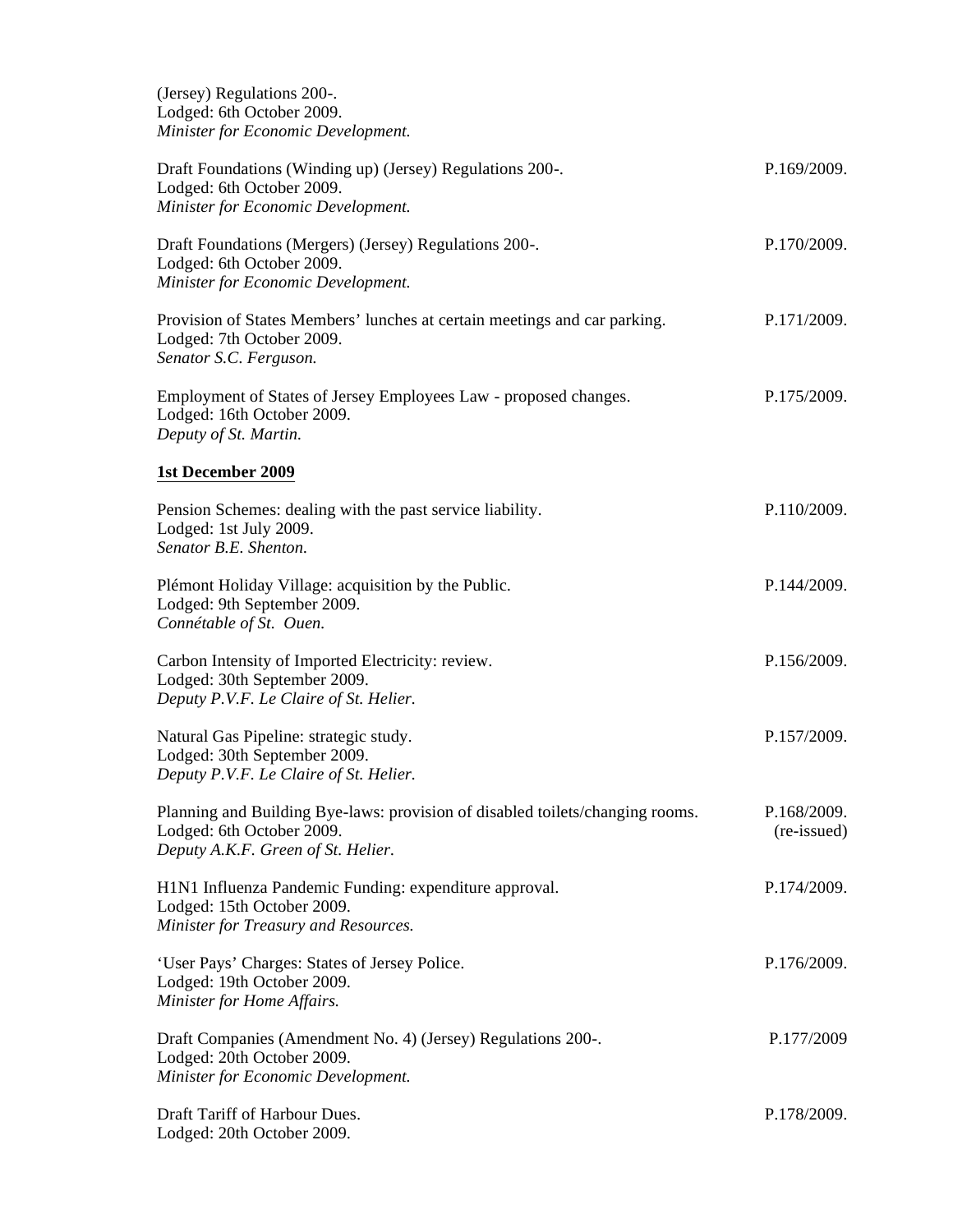*Minister for Economic Development.*

| Blackberries: costs for Ministers and Assistant Ministers and use in the | P.186/2009. |
|--------------------------------------------------------------------------|-------------|
| Assembly.                                                                |             |
| Lodged: 29th October 2009.                                               |             |
| Deputy T.M. Pitman of St. Helier.                                        |             |
|                                                                          |             |

# **8th December 2009**

| Budget Statement 2010.<br>Lodged: 27th October 2009.<br>Minister for Treasury and Resources.                                                                  | P.179/2009. |
|---------------------------------------------------------------------------------------------------------------------------------------------------------------|-------------|
| Draft Finance (2010 Budget) (Jersey) Law 200-.<br>Lodged: 27th October 2009.<br>Minister for Treasury and Resources.                                          | P.180/2009. |
| Draft Income Tax (Amendment No. 34) (Jersey) Law 200-.<br>Lodged: 27th October 2009.<br>Minister for Treasury and Resources.                                  | P.181/2009. |
| Draft Goods and Services Tax (Amendment No. 2) (Jersey) Law 200.<br>Lodged: 27th October 2009.<br>Minister for Treasury and Resources.                        | P.182/2009. |
| Draft Goods and Services Tax (Amendment) (Jersey) Regulations 200-.<br>Lodged: 27th October 2009.<br>Minister for Treasury and Resources.                     | P.183/2009. |
| Draft Taxation (Land Transactions) (Jersey) Law 2009 (Appointed Day) Act<br>$200-.$<br>Lodged: 30th September 2009.<br>Minister for Treasury and Resources.   | P.158/2009. |
| Draft Taxation (Land Transactions) (Amendment of Law) (Jersey) Regulations<br>$200-.$<br>Lodged: 30th September 2009.<br>Minister for Treasury and Resources. | P.159/2009. |
| 'User Pays' Charges: pathology.<br>Lodged: 27th October 2009.<br>Minister for Health and Social Services.                                                     | P.185/2009. |
| Draft Health Insurance (Medical Benefit) (Amendment No. 2) (Jersey)<br>Regulations 200-.<br>Lodged: 27th October 2009.<br>Minister for Social Security.       | P.184/2009. |

### **M.N. DE LA HAYE Greffier of the States**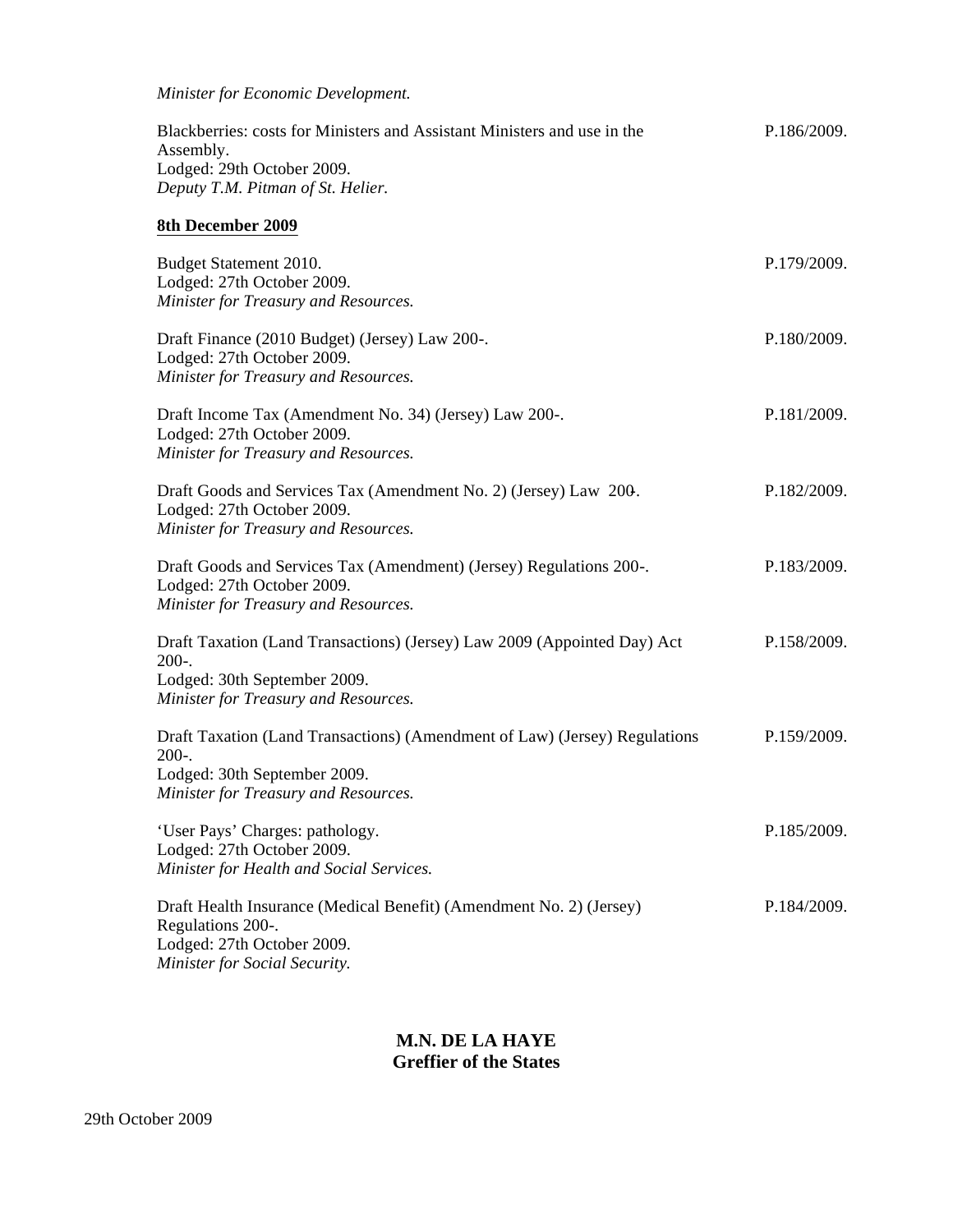**Note –**

**In accordance with the meeting dates fixed for 2009 by the Privileges and Procedures Committee, this meeting will continue, if necessary, on Wednesday 4th and Thursday 5th November 2009.**

**Members are reminded that, if necessary, the meeting could continue to Friday 6th November 2009.**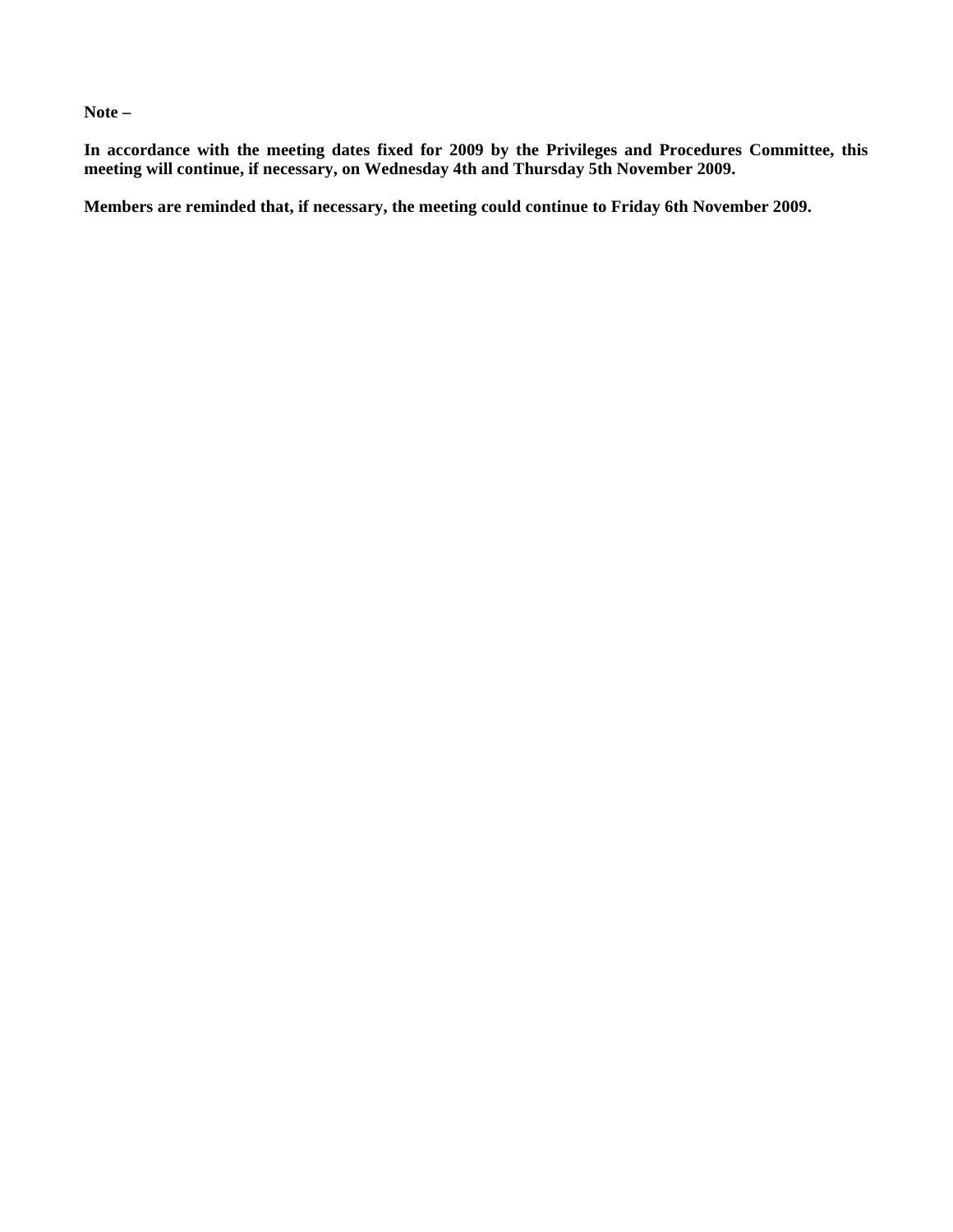#### **Explanatory Note regarding subordinate legislation tabled at this meeting.**

(See Item B)

#### **R&O.109/2009.**

This Order increases fees, from 1st January 2010, under 3 regimes administered by the Minister for Economic Development.

There is an increase of approximately 2.5% in the fee for an application for registration, or the renewal of registration, of premises as a place of refreshment under Article 4(1) of the Places of Refreshment (Jersey) Law 1967. That fee was last increased on 1st January 2009.

The fees for registration (or renewal) under the Tourism (Jersey) Law 1948 are increased by approximately 2.5%. Those fees were last increased on 1st January 2009.

The fees for testing weighing or measuring equipment, under Article 12 of the Weights and Measures (Jersey) Law 1967, are increased by approximately 15%. Those fees were last increased on 1st January 2004.

The Order was made on 22nd October 2009 and comes into force 1st January 2010.

#### **R&O.110/2009.**

This Order would increase, with effect from 1st January 2010, the earnings limit above which a person's monthly earnings are disregarded in calculating Class 1 contributions under the Social Security (Jersey) Law 1974.

The increase would be from £3,540 to £3,646, or 3% from one year to the next.

The Order was made on 23rd October 2009 and comes into force on 1st January 2010.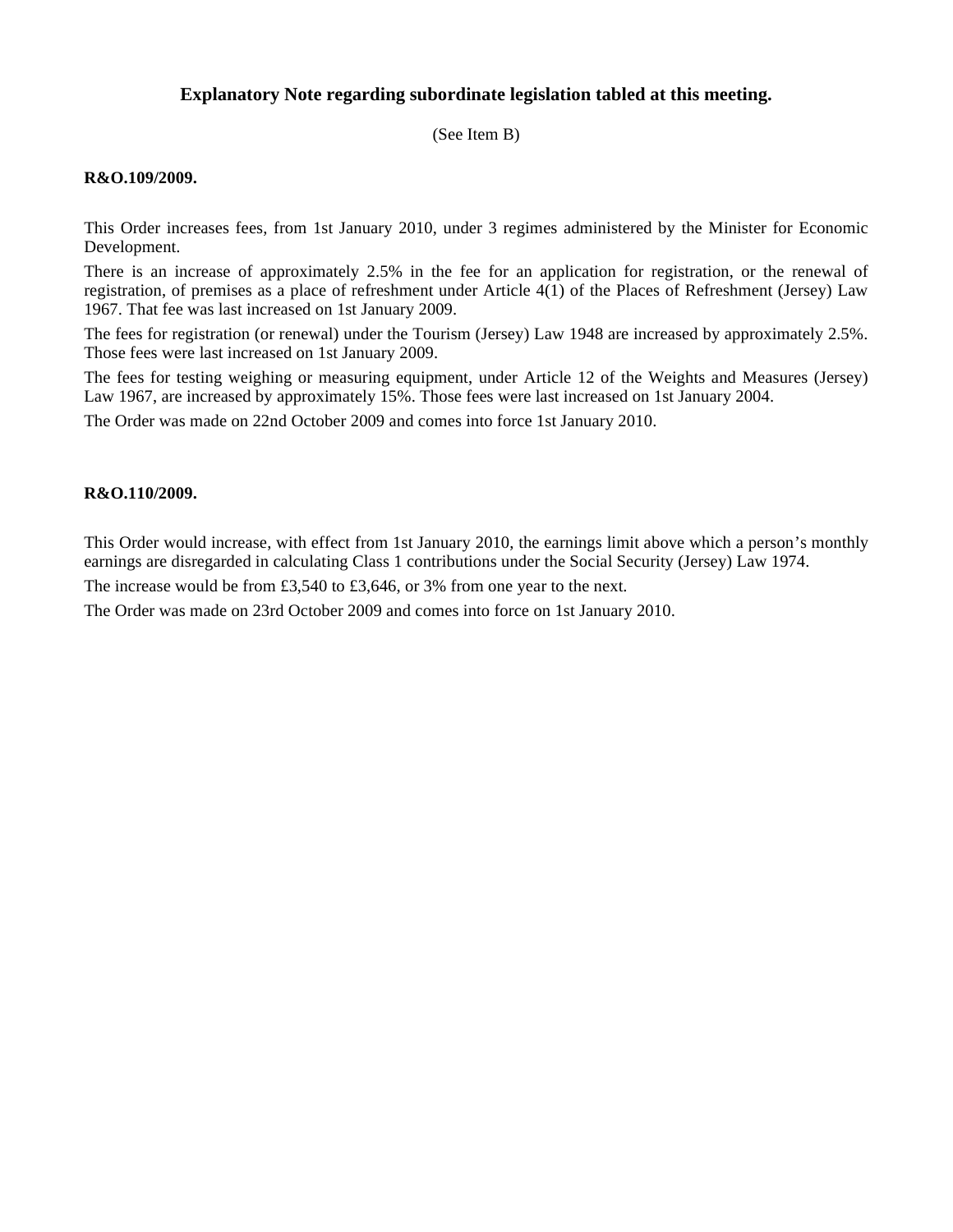### **WRITTEN QUESTIONS**

#### (See Item  $I(a)$ )

1. The Chief Minister will table an answer to the following question asked by Deputy S. Pitman of St. Helier –

"Would the Chief Minister inform States Members what qualifications and experience those Ministers he successfully nominated possess for their specific roles?"

2. H.M. Attorney General will table an answer to the following question asked by the Deputy of St. John –

"How much has it cost to date for the UK's Central Office for Information (COI) to provide press liaison services to the media in respect of the recent drugs case in the Royal Court?

Will H.M. Attorney General provide full details of all sums paid to the COI for the provision of such services from 1st January 2008 to date, including the costs apportioned for the historic child abuse trials?

Will H.M. Attorney General explain why press liaison services are being provided by a UK agency for the current prosecution when the States of Jersey Police employs a full time press liaison officer? Can H.M. Attorney General advise whether the States police press officer is precluded from or unable to provide the service to the media in the current prosecution?

Will H.M. Attorney General provide a full breakdown of all press liaison costs for the current prosecution when it is concluded?"

3. H.M. Attorney General will table an answer to a question asked by Deputy J.A. Martin of St. Helier –

"As head of the Honorary Police could H.M. Attorney General advise whether the Connétables hold policing powers, and, if so, whether this is appropriate for the holders of political office?"

4. The Minister for Treasury and Resources will table an answer to the following question asked by the Connétable of St. Mary –

"Will the Minister advise whether there is a list of approved contractors for work to be undertaken in Island schools and, if so, advise –

- (a) how contractors become so listed;
- (b) how often the list is reviewed and
- (c) what measures, if any, are taken to ensure that quotes from approved contractors remain competitive with the open market?"
- 5. The Minister for Education, Sport and Culture will table an answer to the following question asked by Deputy R.G. Le Hérissier of St. Saviour –

"With reference to his written answer on 20th October 2009, regarding Literacy and Numeracy levels, would the Minister identify for each Primary School the number of students leaving with levels of attainment in English and Mathematics below Level 4?"

6. The Chairman of the Privileges and Procedures Committee will table an answer to the following question asked by Deputy R.G, Le Hérissier of St. Saviour –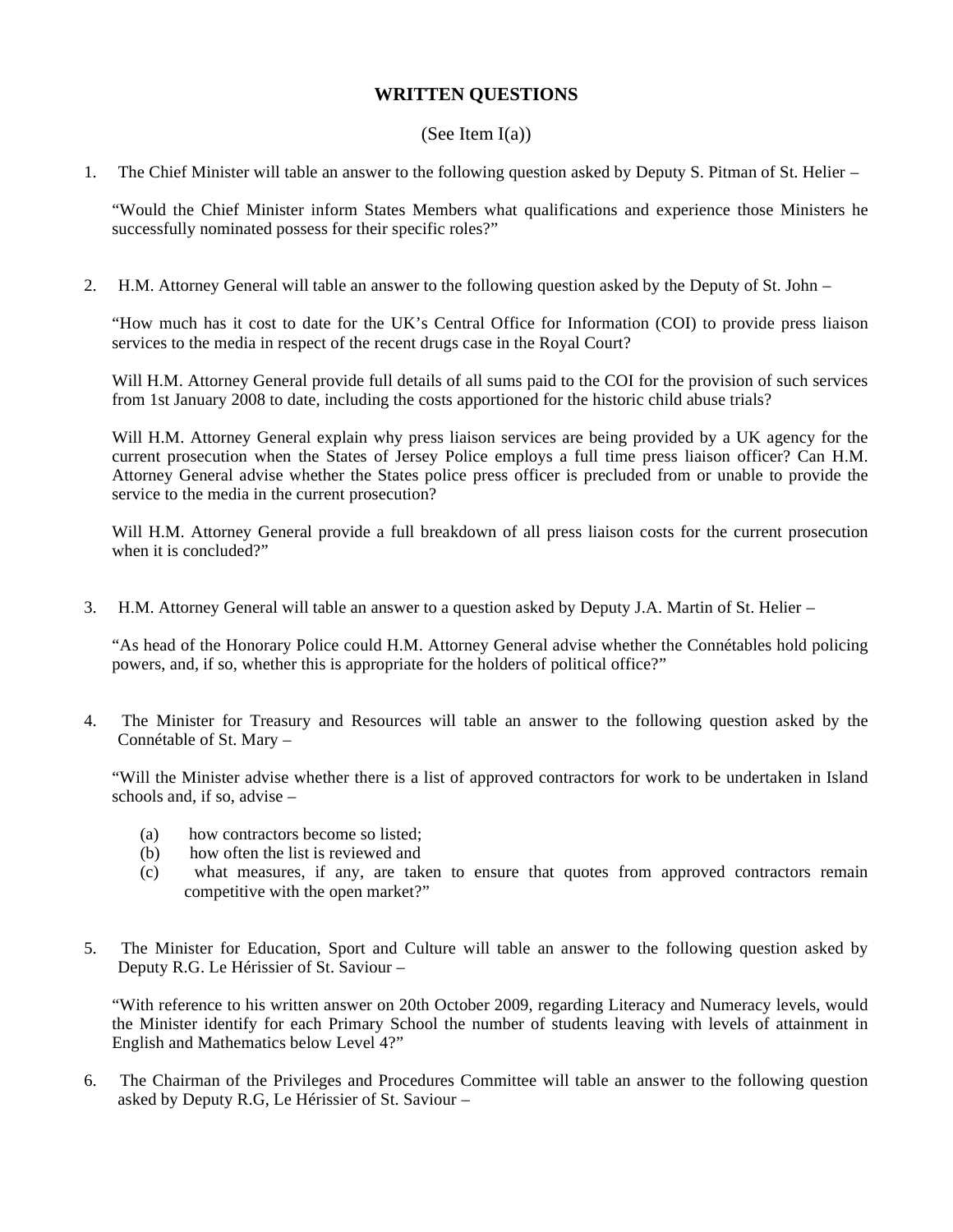"What proposals, if any, have the Committee developed to revamp the way in which the Assembly considers and approves appointments and when will they be brought forward for debate?"

7. The Minister for Transport and Technical Services will table an answer to the following question asked by the Deputy of St. Mary –

"Can the Minister inform the Assembly who are the Project Management consultants for the construction of the incinerator, how they were selected to carry out this task, the total value of the contract, the nature of the services which they are contracted to carry out for that sum, and provide an itemized and exact breakdown of the payments made so far and what they were for?"

8. The Minister for Transport and Technical Services will table an answer to the following question asked by the Deputy of St. Mary –

"Following a written answer on 21st September 2009, can the Minister advise the Assembly of the number of damage-only accidents on B53 (La Rue des Buttes) from the junction at St. Mary's Church to the junction of B53 with B39 (La Rue de la Frontière) in each of the last 10 years, including accidents at the two junctions, together with, if possible, some indication of their seriousness?"

9. The Minister for Transport and Technical Services will table an answer to the following question asked by the Deputy of St. Mary –

"What is the Connex schedule for buying new vehicles and how are they funded within the contract?"

10. The Minister for Economic Development will table an answer to the following question asked by the Deputy of St. John –

"As AFFF (Aqueous Film Forming Foam) was used in fire fighting in the 90's at the Airport and contaminated the water courses in the area, can members be told of the cost to date of the clean up and the connection of many households and businesses to a portable water system?

Is water still extracted from the Jersey Water boreholes on the sand dunes below the Airport that were contaminated?

Have elements of PFOS (Perfluorooctane Sulphonate) been found in drinking water, and, if so, is this biodegradable, what is the life span and what side effects can it cause in humans?

Have any health complaints been received from residents having ingested affected water, if so how many and what is the nature of their symptoms?

Is the Department still working with the Medical Officer of Health and others to ensure that the contamination is contained, and, if so, what action has being taken?

Does the Minister consider that the settlement agreed by the former Harbours and Airport Committee was sufficient, given on-going costs, and, if so why?

When does the Minister estimate that this contamination will cease?"

11. The Chief Minister will table an answer to the following question asked by Deputy G.P. Southern of St. Helier –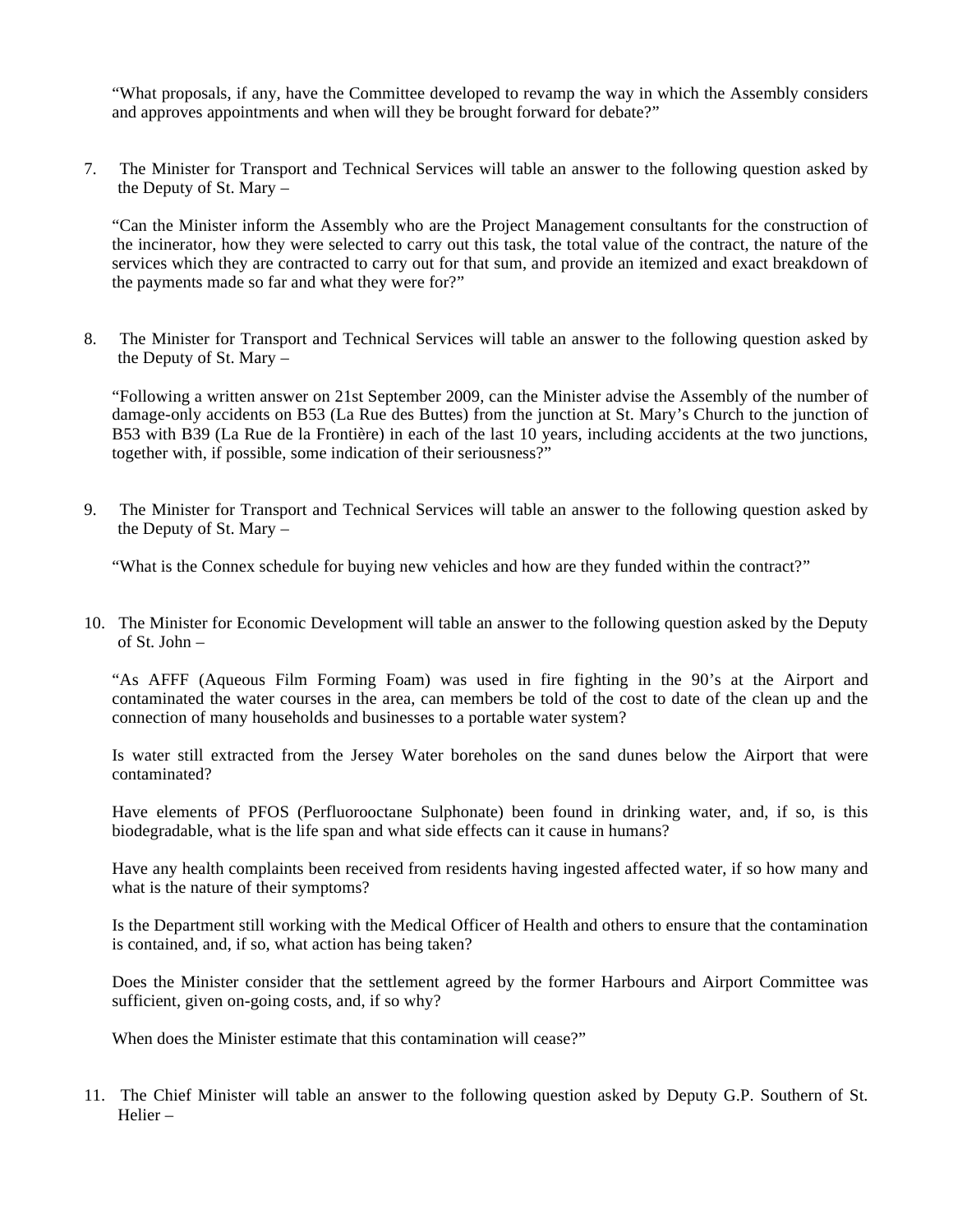"Further to answers to oral questions on 20th October 2009, can the Chief Minister advise members what the "changing economic circumstances' were which led to the rejection of Jersey's zero/ten proposals by ECOFIN?

Can the Chief Minister confirm whether the Isle of Man's (IOM) zero ten proposals, which came into effect in 2006, were only judged to be non compliant in October 2007?

Will he state what advice, if any, he has received since 2002 and particularly following the IOM decision in 2007 and what sums have been paid to PriceWaterhouseCoopers (PWC) or others over zero /ten compliance?

Will the Chief Minister release to members any written reports/communication from PWC or other external advisors on the issue of the compliance of zero/ten proposals with the EU Code on Business Tax (EUCBT); internal officer advice/reports on EUCBT compliance; any communication with ECOFIN, HMRC or other UK authorities on zero/ten compliance with EUCBT from 2002 to date?

Will the Chief Minister inform members what taxation alternatives, if any, he has under consideration in conjunction with the Minister for Treasury and Resources, to ensure future EUCBT compliance with the Island's fiscal strategy, and advise when he will present such alternatives to the Assembly?"

12. The Minister for Housing will table an answer to the following question asked by Deputy G.P. Southern of St. Helier –

"What concrete measures, if any, does the Minister have under consideration, with or without the cooperation with the Minister for Planning and Environment, to deal with the conclusions of the Final Report to the Minister for Planning and Environment of Kelvin MacDonald on "Achieving Affordable Housing", namely:

4.3.22 "no properties are affordable at standard income: debt ratios for those on average income in Jersey or, indeed, for any employment sector?"

13. The Minister for Housing will table an answer to the following question asked by Deputy G.P. Southern of St. Helier –

"Before putting the options outlined in Chapter 5 of the Whitehead report out for consultation, will the Minister assure members that he will first outline his plans to address the underlying issues given in sections 6.1 and 6.2 of the Summary Document, namely:

- All options need to address the key shortfall in funding of £2.5m per annum for day-to-day repairs and £5.0m per annum for planned maintenance and improvements"
- Significant gaps in the statistical evidence on projections of household numbers;
	- The adequacy of evidence to determine potential tenure requirements;

Research into unmet housing need among lower income groups;

Concerns over any decline in the scale of the social sector?"

-

14. The Minister for Treasury and Resources will table an answer to the following question asked by Deputy G.P. Southern of St. Helier –

"Following the Minister's written answer to my question on 20th October 2009, will he implement the Chief Minister's commitment to inclusivity by including proponents of progressive tax measures on his review of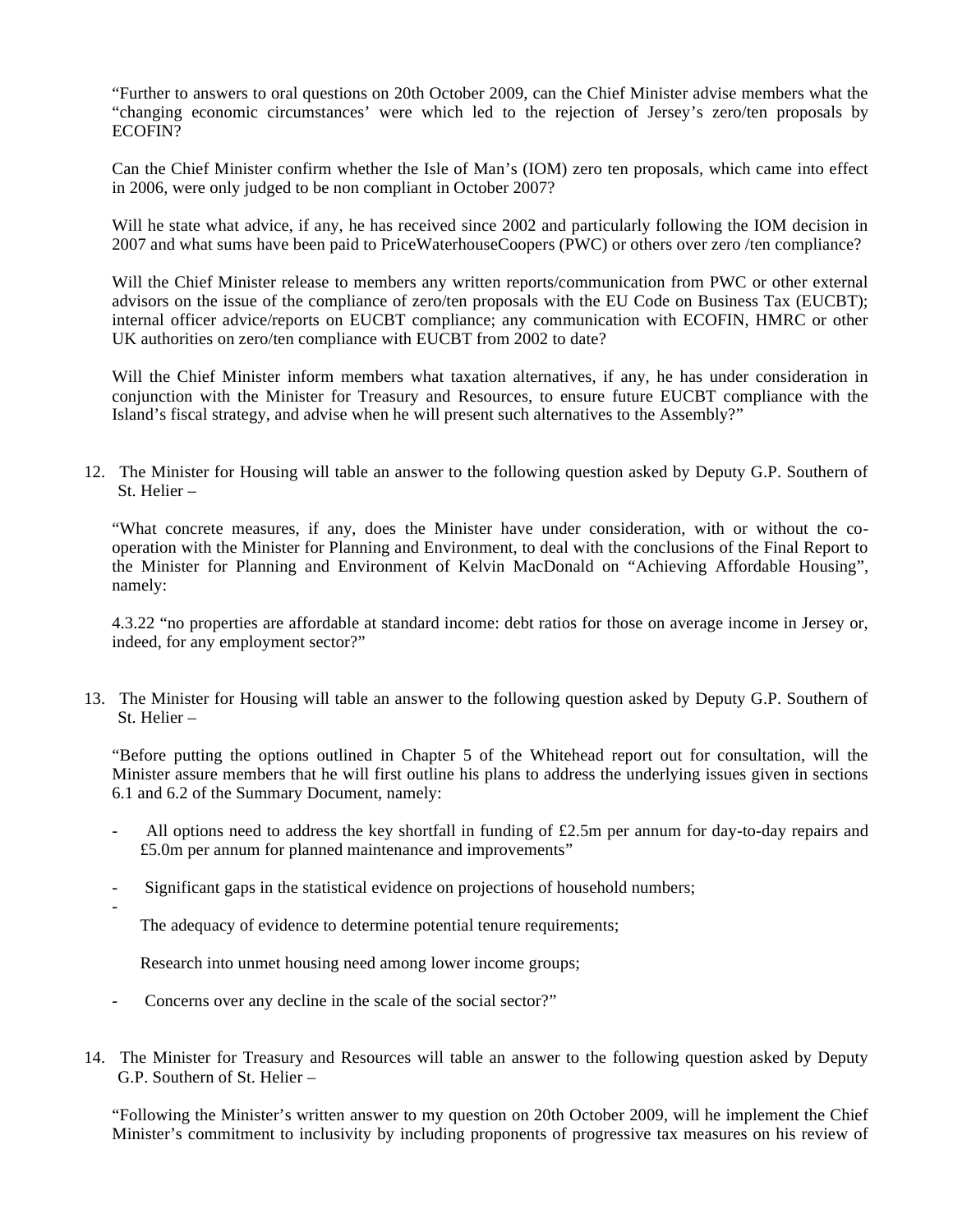the Fiscal Strategy Steering Group, such as the Jersey Democratic Alliance, to ensure the wider alternatives to his own "low-tax, low-spend/small-government, big-business" political philosophy are fully examined, and if not why not?"

15. The Minister for Treasury and Resources will table an answer to the following question asked by Deputy G.P. Southern of St. Helier –

"Will the Minister detail for members the "structural deficit" identified by his advisors for the year 2012 and beyond (following recovery from the economic recession) giving estimates of the total deficits identified and the contributions to such deficits from each of the potential sources of additional expenditure/reduction in revenues for the years 2012 to 2017?"

16. H.M. Attorney General will table an answer to the following question asked by the Deputy of St. Mary –

"What level of exposure, if any, is faced by the States should a crack in the surface of the cycle track along the Promenade cause a bicycle front wheel to be caught and the cyclist to come off and suffer injury; with whom would the remedy lie; what precedents are there, if any, for this type of action and where can the outcomes of such action be found?"